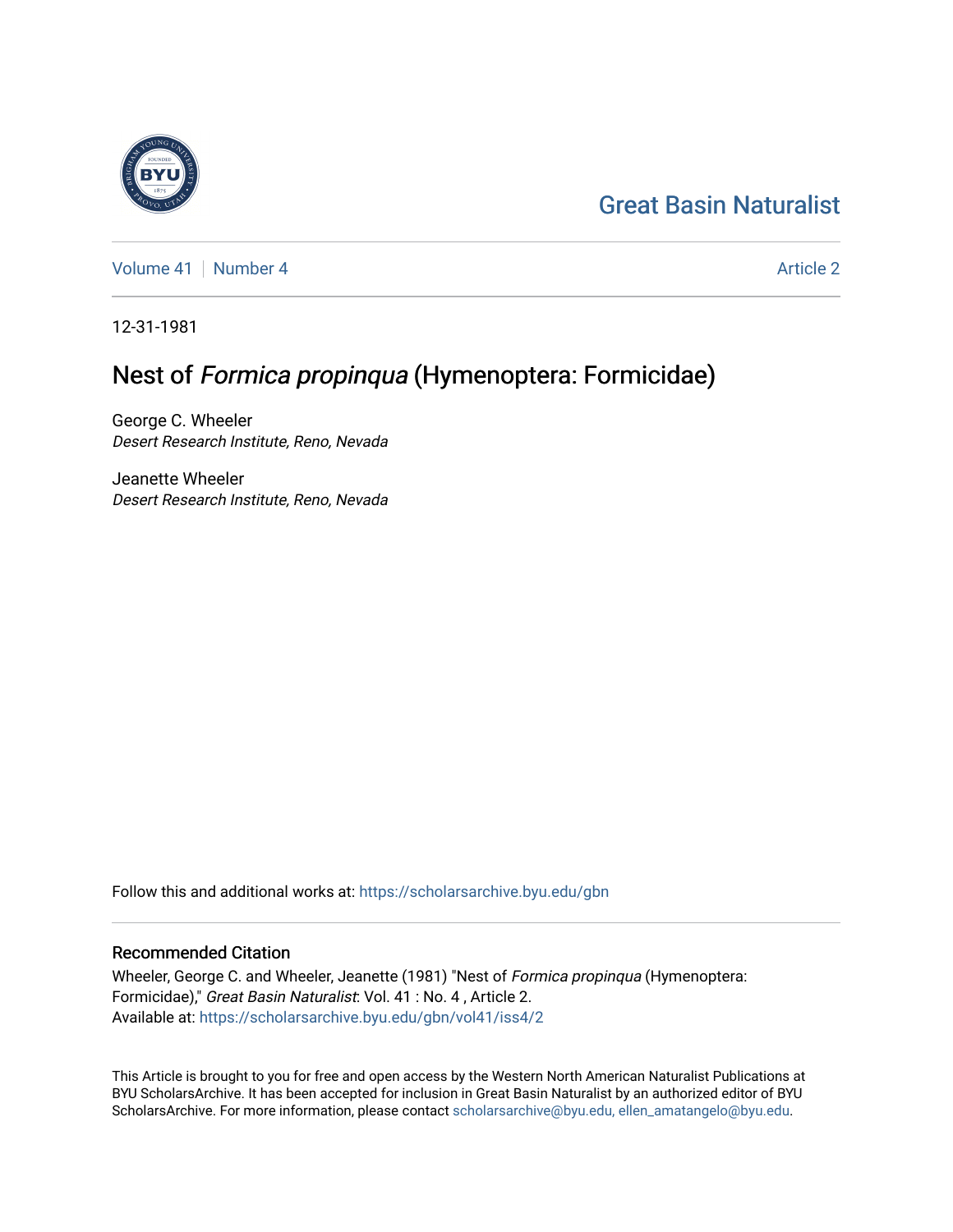### NEST OF FORMICA PROPINQUA (HYMENOPTERA:FORMICIDAE)

George C. Wheeler' and Jeanette Wheeler'

ABSTRACT.— The nest of the ant Formica propinqua W. M. Wheeler is reported from Washoe Co., Nevada.

Little Valley is in the Carson Range, which, according to Fenneman (1931:402), is a subordinate range of the Sierra Nevada, "an uplifted block between parallel faults, a separate range from the Sierra Nevada but in cluded in the same physiographic section. Lake Tahoe occupies the 'moat' between the fault scarps of the main Sierra and Carson Ranges."

Whittell Forest, which is practically coextensive with Little Valley, is a biological re search area owned by the University of Nevada at Reno. The legal description places it in T 16 N, R. 19 E., sections 5, 8, 17, 18, 19, 20, in Washoe County, Nevada.

Our study site is in the SWV4 of section 17, about 4 miles east of Lake Tahoe and 20 miles south of Reno. It is in a second-growth pine forest. The range was denuded of its vir gin forest after the silver rush of 1859: our site is only 12 miles from Virginia City with its Comstock Lode. A few huge stumps are evidence of the original cover, even after 140 years.

The site is an open portion of a forest of Jeffrey pine {Pinus jeffreyi) and lodgepole {P. contorta), which is mostly surrounded by dense forest. We staked out in <sup>50</sup> foot squares an area totaling 2.7 acres  $(=1.1 \text{ hectare})$ . On the area there were 210 lodgepole (range 1-34 inches DBH, average 16.6 and median 15 inches) and 27 Jeffrey (range 1-36 inches DBH, average and median 19.8 inches).

In this area we found 35 nests of Formica propinqua. We numbered each nest, photographed it, and plotted it on the map. This gives as average of 13 nests per acre  $(=32)$ per hectare). We did not find this species anywhere else in the forest. In fact, although we have it at several localities in Nevada and California, we have never seen so many nests in such a small area.

The nests were always in the open, where they were fully exposed to the sun for at least part of the day. We never found them in full shade and hence never in the dense forest.

A nest was always associated with solid dead wood. It could be in or under a prostrate trunk (even a trunk several feet above the ground), in or around a stump, or along a mere slab; the wood might be decayed inside but at least a part of the outside was solid.

The shape of the nest mound was highly variable; we never found two alike; the ants were highly opportunistic in this respect. This is in sharp contrast to certain other members of the *rufa* species-group of Formica, which typically construct neat paraboloidal domes. The accompanying photographs illustrate this variability in F. propinqua.

The nest material comprised pieces of plant stems about one inch long. These are mixed with smaller plant debris, decayed wood, and soil. In other words, again this species differs from some of its rufa relatives, which build typical neat mounds of one or a few kinds of longer pieces of plant materials, e.g., sagebrush twigs, grass culms, pine needles or juniper sprays. In short, the nest mounds of propinqua are messy.

#### The Ants

It would be very interesting to know the population of this entire community. Speculation leads us to think in millions; but it is so easy to underestimate or overestimate an ant population and so difficult to get an actual census, let us be content with enormous.

<sup>&#</sup>x27;Desert Research Institute, Reno, Nevada 89506. Present address: 326 Laurel Ridge Road, San Antonio, Texas 78253.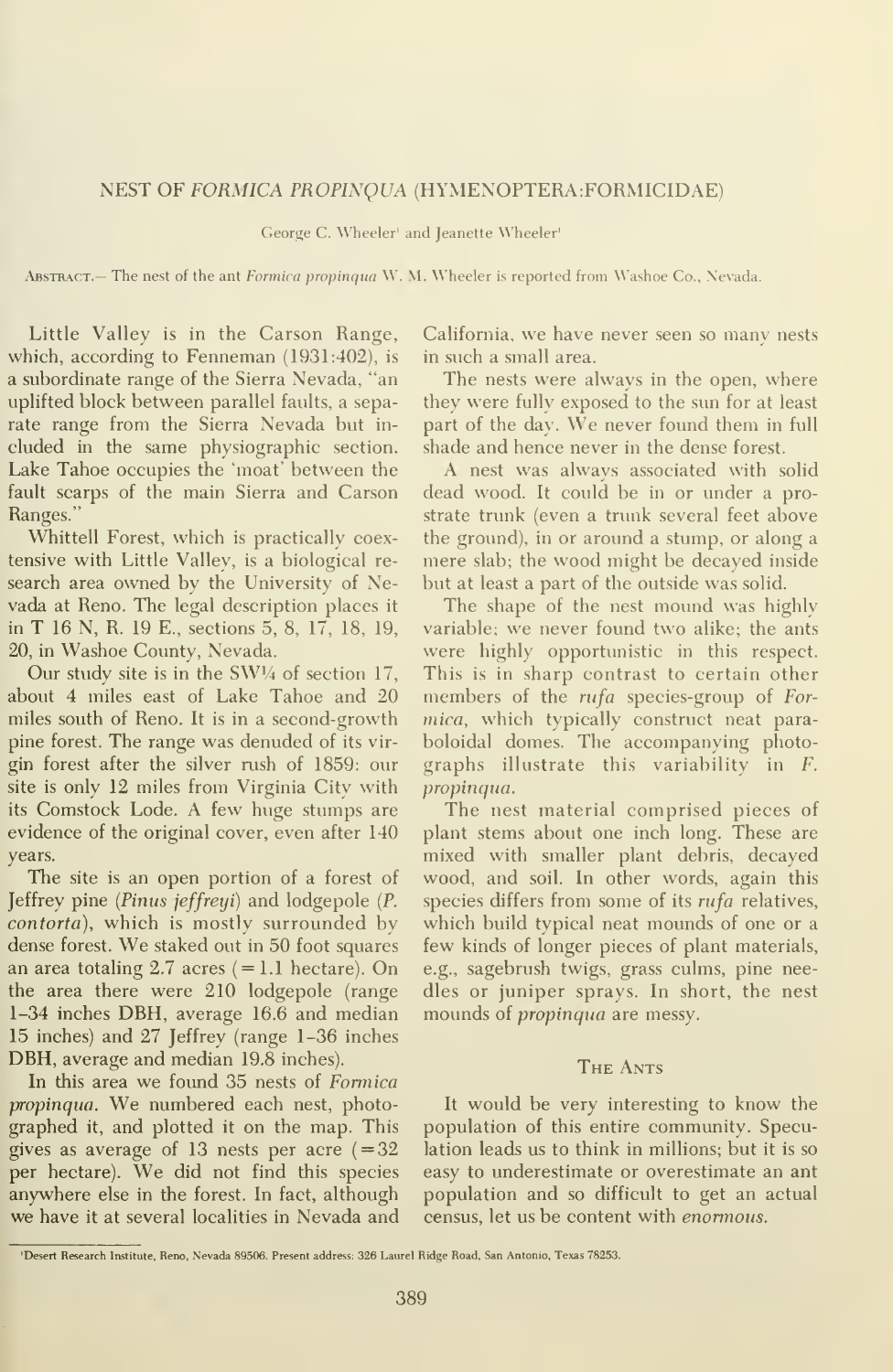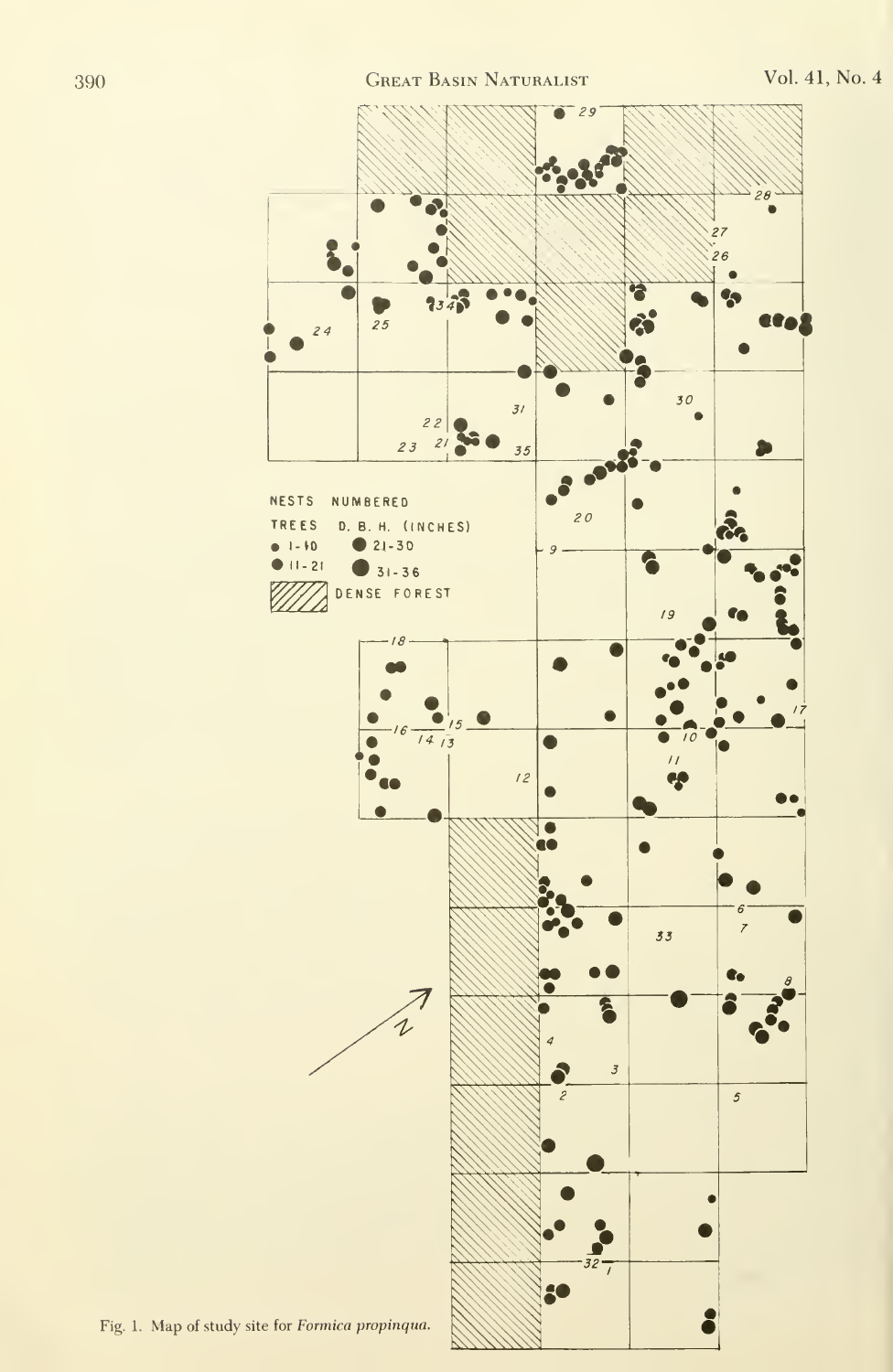

Photographs of 9 thatch mounds of Formica propinqua in the study area.

391